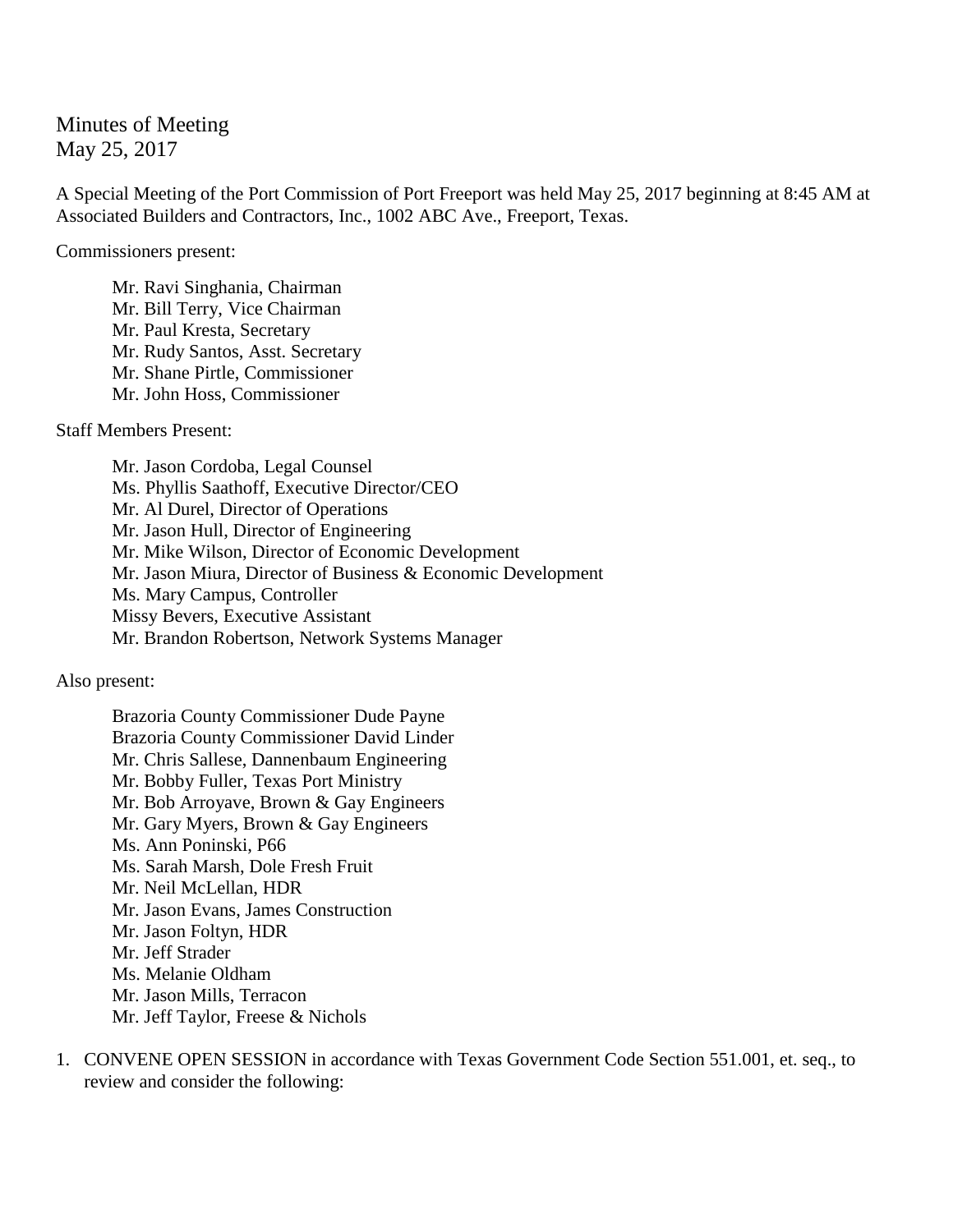2. Receive update on San Bernard River Ecosystem and RESTORE Act Funding.

Brazoria County Commissioner Dude Payne stated the County has been approved in the first round of RESTORE Act funds and introduced Chris Sallese with Dannenbaum Engineering who gave a presentation regarding the dredging of the San Bernard River and asked the Board to consider submitting a letter to TCEQ in support of funding to reopen the mouth of the river.

3. Approval of financial reports presented for the period ending April 30, 2017.

Ms. Campus gave a brief financial presentation and update regarding the April financial results submitted to the Commission for approval.

A motion was made by Commissioner Terry to approve the report as presented by staff. The motion was seconded by Commissioner Kresta with all Commissioners present voting in favor of the motion.

- 4. Conduct a Planning Workshop for Port Freeport regarding the following:
	- A. Six-month financial review and budget reforecast.
	- B. Global marketplace update.
	- C. Port Freeport Strategic Objectives.
	- D. Current and projected financial position, ad valorem tax rate, financing strategies and debt capacity.

Mr. Wilson started the workshop by giving a presentation to update the Board on the global marketplace, covering items that interest our Port the most including, energy/chemicals, container market/resins, Ro/Ro/project cargo and NAFTA.

Ms. Campus then gave a presentation regarding the FY 2017 budget reforecast and financial review of the past six months.

Mr. Hull gave a presentation regarding the proposed timing of capital projects which include the following: Projects for 2018; Parcel 14 Rail Development, Parcel 14 Warehouse Development, and the DMPA (Dredge Material Placement Area) #1 Levee Raise. The projects to be constructed in 2020 include Berth 8 complete with 2 Container Cranes, Backlands Development Area 3, and if needed, Backlands Development of Area 6. These projects will be followed by construction of the initial Gate 12 in 2021. In 2025 the addition of Berths 9 and 10, development of Backlands Area 4, the addition of 3 more container cranes as well as the development of Backlands Area 5 are planned. Mr. Hull also touched on different phases/timing of the Freeport Harbor Channel Improvement Project including the dredging of the Lower Stauffer at Berth 7 and the sheet pile wall at the Dow Thumb in 2019. The GRR features (turning notch, widening and bend easing) will take place in 2020. Contracts in 2021 include dredging 1/2 outer channel, creation of placement area #8 and easement, wetlands mitigation on placement area #8. 2022 proposed projects include dredging the other ½ outer channel and jetty channel, Stauffer channel, upper TB and Brazosport TB. Finally, in 2023, dredging of the lower TB and Brazosport TB.

5. EXECUTIVE SESSION in accordance with Subchapter D of the Open Meetings Act, Texas Government Code Section 551.001, et. seq., to review and consider the following: